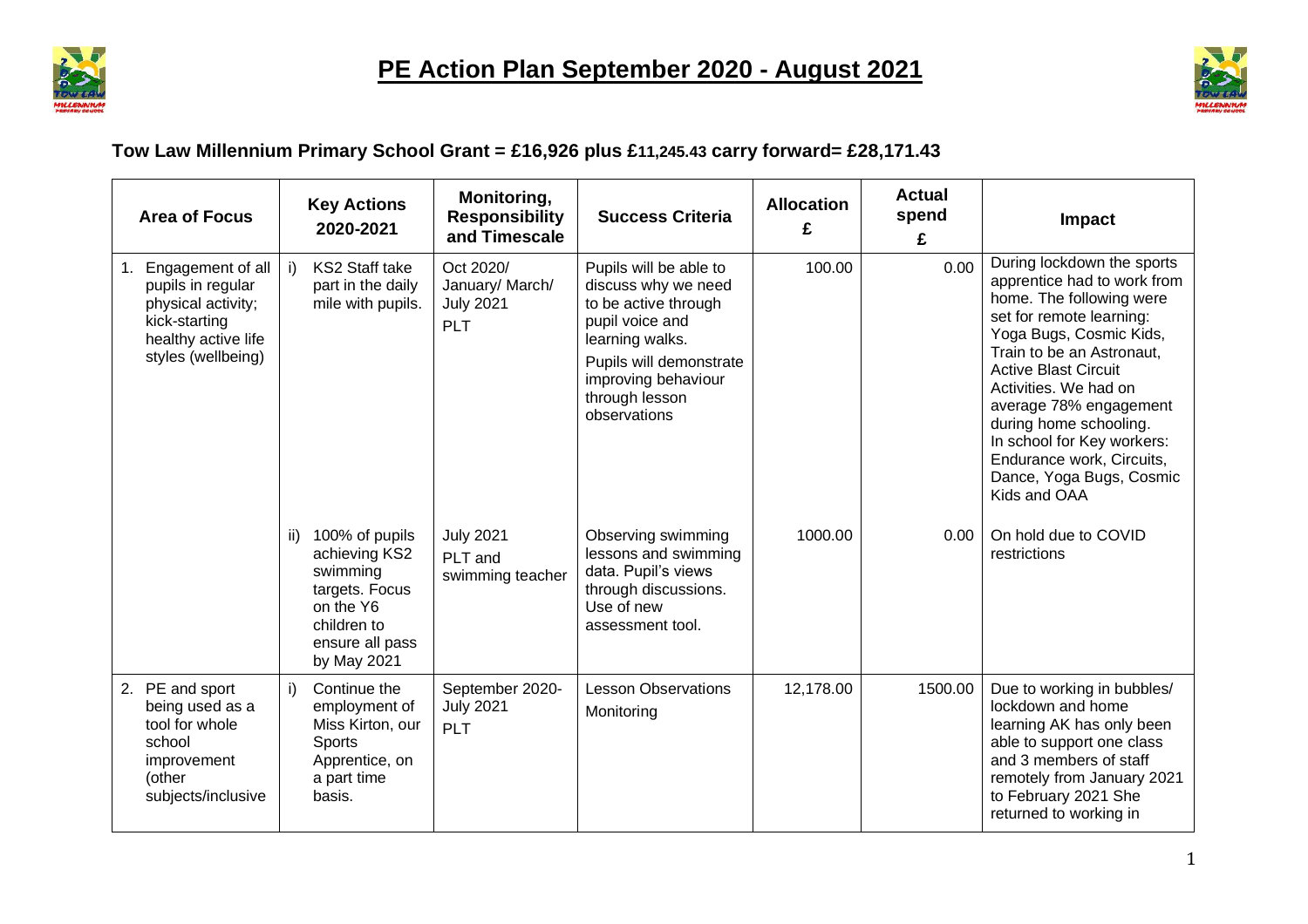



| curriculum/SMSC/<br>Behaviour) |                                                                                                                                                                              |                                      |                                                        |         |      | school from 8 March. TA is<br>now able to support staff to<br>run some movement<br>programs.<br>There have been 8 children<br>targeted in this class<br>through baseline tasks<br>including one with an EHCP<br>and AK is supporting two<br>other members of staff so<br>they can run the movement<br>programs with her<br>guidance.                                                              |
|--------------------------------|------------------------------------------------------------------------------------------------------------------------------------------------------------------------------|--------------------------------------|--------------------------------------------------------|---------|------|---------------------------------------------------------------------------------------------------------------------------------------------------------------------------------------------------------------------------------------------------------------------------------------------------------------------------------------------------------------------------------------------------|
|                                | ii) Continue to<br>develop the Young<br>leaders work. We<br>have 12 play<br>leaders ready to<br>start focused<br>activities under the<br>guidance of Miss<br>Kirton and PLT. | September 2020 -<br><b>July 2021</b> |                                                        | 500.00  | 0.00 | New sport's leaders were<br>not appointed as we<br>couldn't conduct interviews.<br>We are looking at choosing<br>two children from each<br>class for the summer term<br>to be sports leaders. Until<br>further notice they will<br>continue to work in their<br>bubbles. The Sport's TA will<br>make contact via email to<br>give suggestions of<br>activities that the leaders<br>can encourage. |
|                                | iii) Pupils to take<br>part in a residential<br>experience in this<br>year. This will<br>include providing<br>return transport to<br>the Weardale                            | Spring 2021                          | Pupil voice and<br>parents' views and<br>observations. | 4808.00 | 0.00 | On hold due to COVID<br>restrictions                                                                                                                                                                                                                                                                                                                                                              |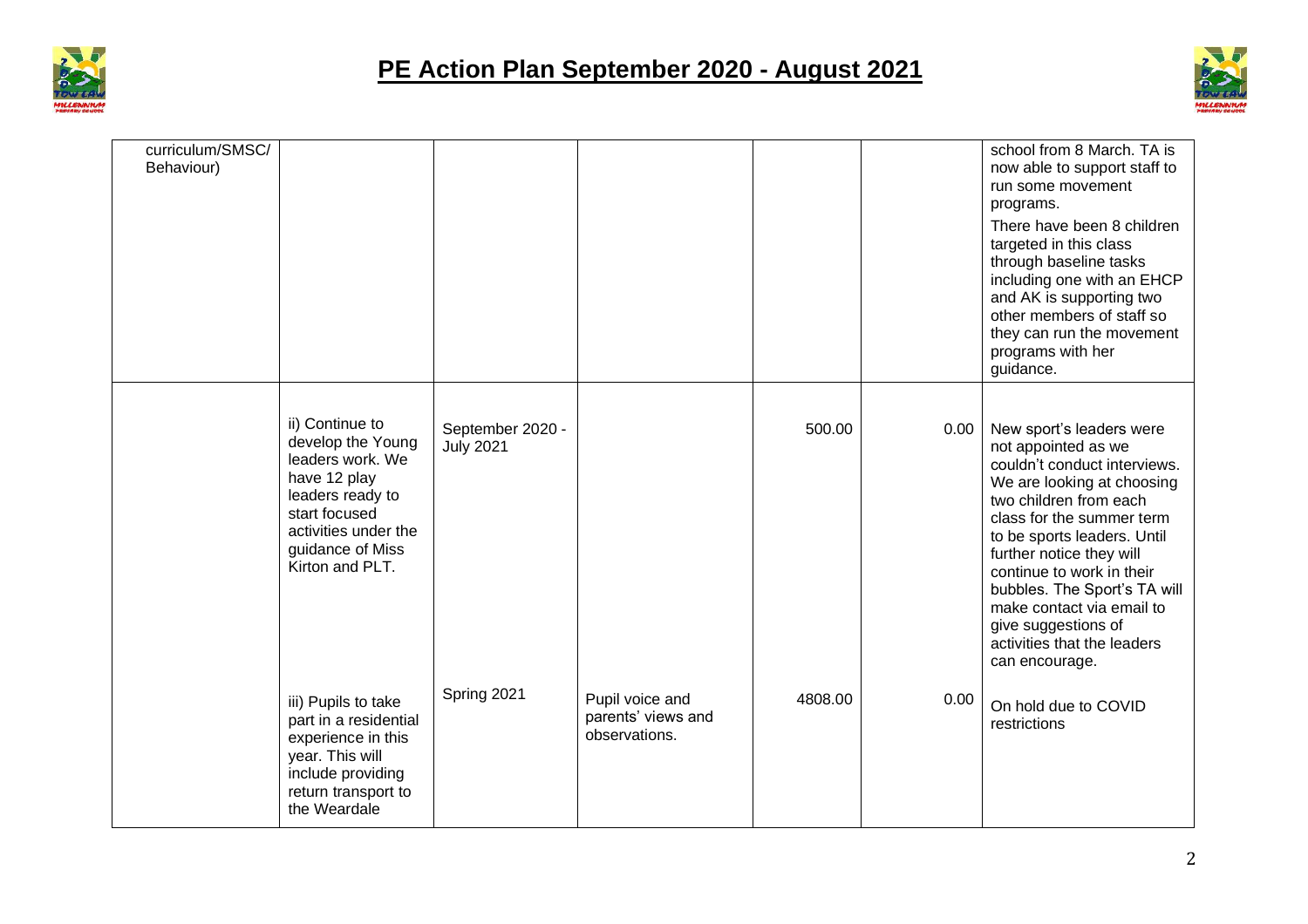



|                                                                                                                                       |     | Activity Centre.<br>This is important<br>due to the impact of<br>Covid 19 and the<br>fact that pupils<br>have missed out on<br>a variety of<br>experiences 2019-<br>2020. |                                     |                                                                                                                         |          |          |                                      |
|---------------------------------------------------------------------------------------------------------------------------------------|-----|---------------------------------------------------------------------------------------------------------------------------------------------------------------------------|-------------------------------------|-------------------------------------------------------------------------------------------------------------------------|----------|----------|--------------------------------------|
| 3. To increase the<br>confidence,<br>knowledge and<br>skills of all staff in<br>teaching PE and<br>sport (working in<br>partnerships) | i)  | Staff will<br>engage in the<br>assessment<br>process using<br>the new<br>progression<br>sheets<br>organised by<br>the PLT.                                                | Ongoing from<br>September 2020      | Lesson observations<br>and monitoring<br>planning and<br>assessments.                                                   | 1,000.00 | 0.00     | Update on progression<br>sheets.     |
|                                                                                                                                       | ii) | PE Co-ordinator<br>work to embed<br>the new<br>assessment<br>process and<br>focus on<br>progression<br>across the<br>school                                               | October 2019 to<br><b>July 2020</b> | Lesson observations                                                                                                     | 1,200.00 | 1,200.00 | Update on staff meetings<br>etc      |
| 4. Broader<br>experiences of a<br>range of sports<br>and activities<br>offered to all<br>pupils (partners/<br>curriculum              | i)  | Pupils will be<br>offered a wide<br>range of clubs<br>throughout the<br>year. Clubs will<br>also be offered<br>on a lunchtime                                             | September 2019<br>onwards           | Discussions with<br>pupils - suggestions<br>box / Buddies / School<br>Council and their<br>feedback and<br>gathering of | 1,500.00 | 0.00     | On hold due to COVID<br>restrictions |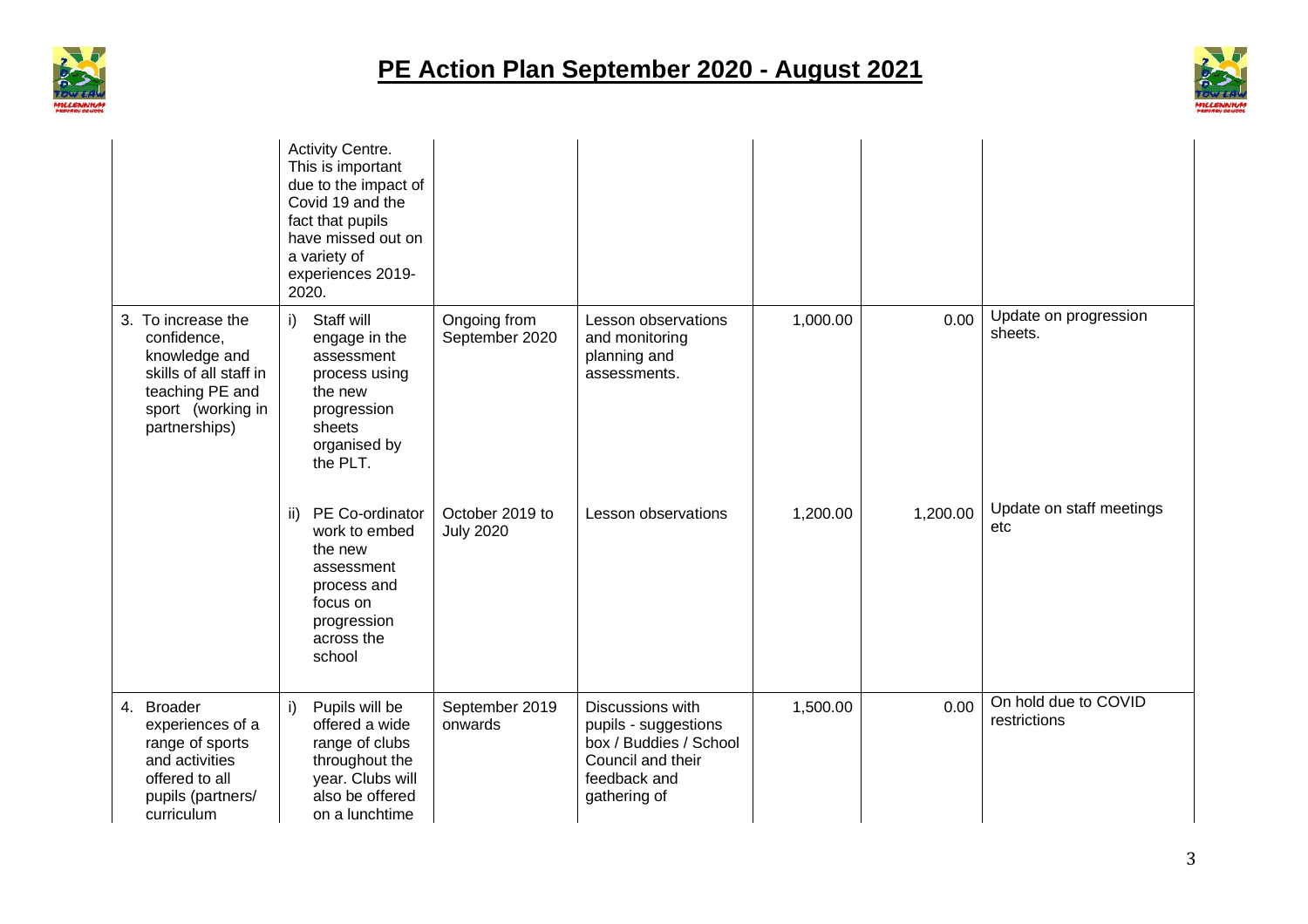



| PE/extra<br>curriculum<br>provision)                                                                                 |     | to support those<br>who can't<br>attend after<br>school.                                                                       |                            | information from<br>classes. Observations.<br>Numbers of pupils<br>attending clubs will<br>increase as well as<br>numbers of clubs/<br>activities being offered.<br>Clubs will be<br>adequately resourced.<br>Observations of pupils<br>and discussions. |         |      |                                      |
|----------------------------------------------------------------------------------------------------------------------|-----|--------------------------------------------------------------------------------------------------------------------------------|----------------------------|----------------------------------------------------------------------------------------------------------------------------------------------------------------------------------------------------------------------------------------------------------|---------|------|--------------------------------------|
| 5.<br>Increased<br>participation in<br>competitive sport<br>(participation and<br>success intra and<br>inter school) | i)  | All pupils will<br>continue to be<br>given the<br>opportunity to<br>take part in a<br>range of<br>festivals and<br>activities. | Throughout 2020<br>$-2021$ | Participation evidence.<br>Pupil voice. Termly<br>Sports Assemblies.                                                                                                                                                                                     | 500.00  | 0.00 | On hold due to COVID<br>restrictions |
|                                                                                                                      | ii) | Pupils will be<br>given the<br>opportunity to<br>represent the<br>school in<br>different School<br>Games events.               | Throughout 2020<br>$-2021$ | Pupil voice through<br>observations and<br>discussions                                                                                                                                                                                                   | 1000.00 | 0.00 | On hold due to COVID<br>restrictions |